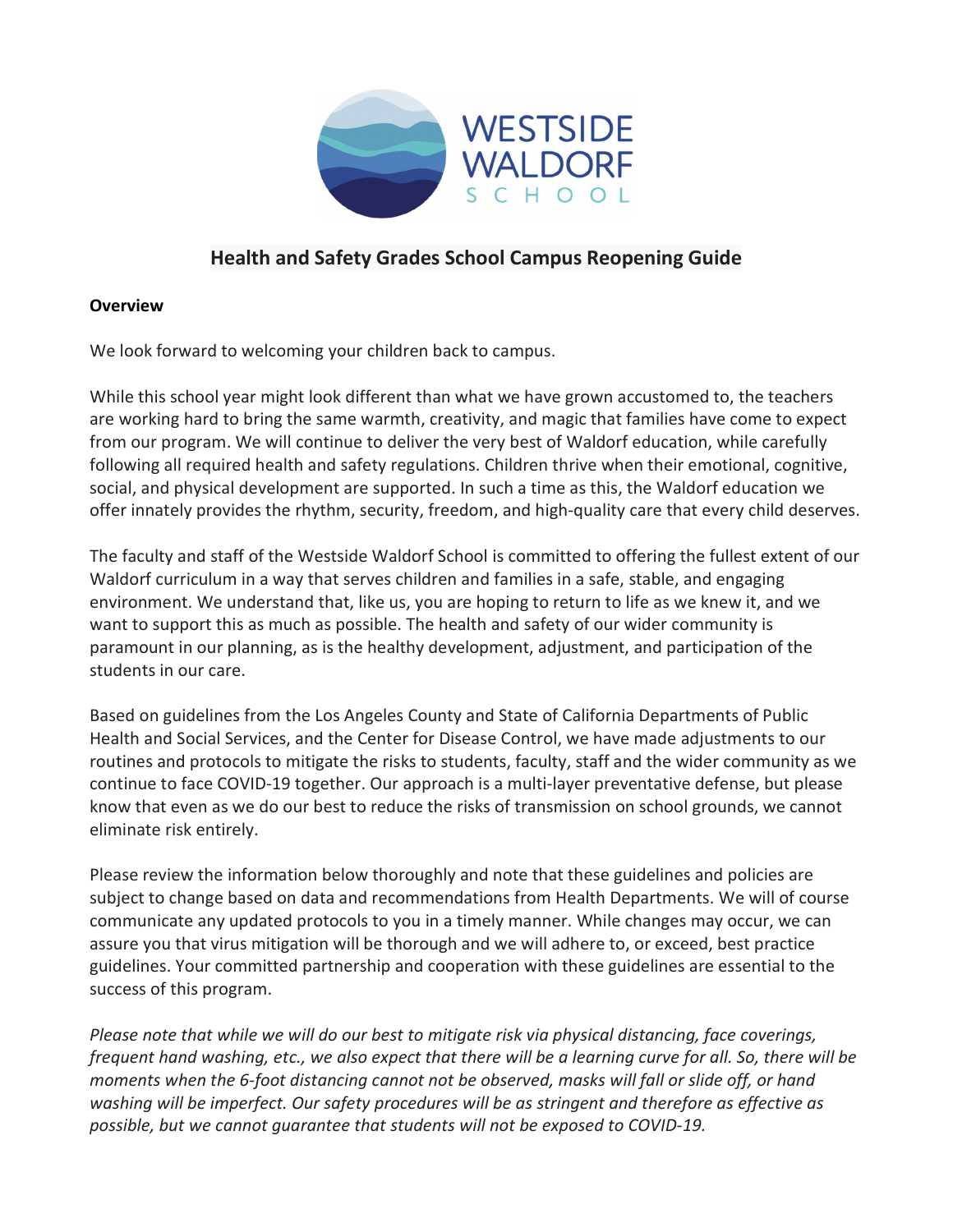## Daily Health Screening

Daily health checks at home and upon arrival will help us to ensure that anyone with possible COVID-19 symptoms (listed below) does not enter the school:

- Parents will need to complete the daily health form for their child online before coming to campus.
- We are required to screen everyone entering the school for any signs of illness by both state and local guidelines.
- We will conduct daily temperature checks (with a contactless forehead thermometer) and ask parents to affirm the health of their child and family members at drop-off.
- All faculty, staff, and visitors will be required to undergo daily wellness checks and to complete the COVID-19 health screening form.

## Prior to Arriving on Campus

- Please take your child's temperature and check for any symptoms (including runny nose, coughing, sneezing, fever, tummy ache, or fatigue) before coming to campus. Parents will need to sign and complete the daily health form for their child before coming to campus.
- If your child has a temperature of  $100.4^{\circ}$  or higher or shows other signs of illness that may be COVID-19 related, please do not bring them to school. Symptoms include:
	- Cough
	- Shortness of breath or difficulty breathing
	- Chills
	- Fever
	- Muscle or body aches
	- Headache
	- Sore throat
	- New loss of taste or smell
	- Nausea or vomiting
	- Diarrhea
	- Congestion or runny nose
- As parents and caregivers, please wash your own hands and assist in washing of your children's hands before dropping off, prior to coming for pick-up, and when you get home.
- All visits to campus (such as during drop-off and pick-up) should be as brief as possible.
- Please apply sunscreen to your child prior to arriving at school.

#### Daily Drop-off and Pick-up Procedures

- WWS has established procedures for drop-off and pick-up to maintain physical distancing for all programs by minimizing the number of people who are entering or leaving the school at any given time. Due to this early arrival will not be possible.
- Vehicle traffic will be one-way through campus.
- We will have staggered drop-off and pick-up windows for each class. Drop-off and pick-up will take place at a specified location for each class.
- Parents will be asked to remain in their vehicles during drop-off and pick-up.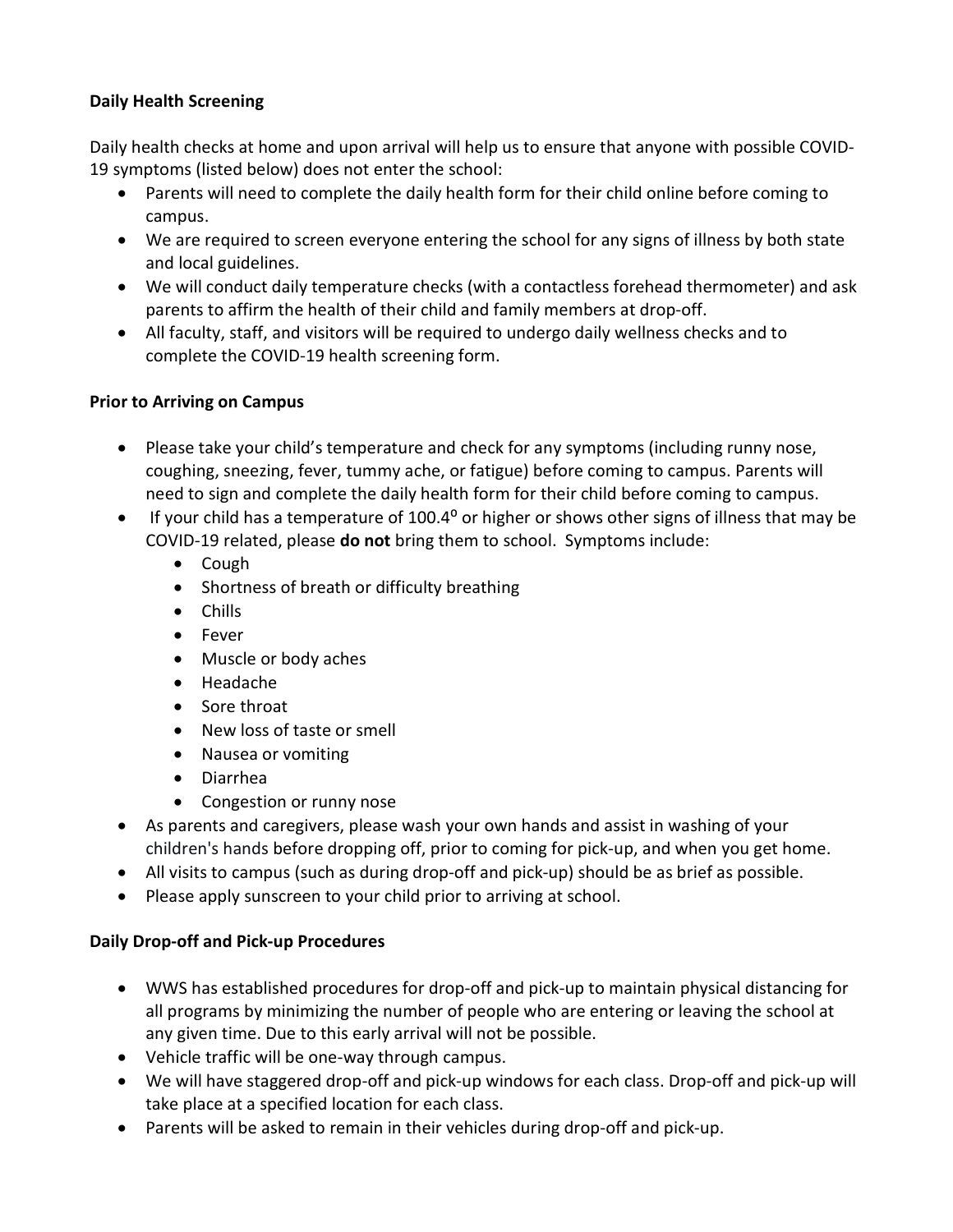- A teacher or staff member will let parents know when it is their turn for drop-off or pick-up. Students will stay in the vehicles until instructed by faculty or staff to exit the vehicle. Students will go directly to their cohort classroom.
- Late arrivals will wait at the front gate and take direction from the security guard on where to wait for check-in. Parents will not be able to enter the school.
- Early student pick-up must be pre-organized with the school. Parents will call the school so the student can be ready to get into the vehicle outside the entrance gate.
- All occupants in the car will be required to wear a face covering during drop-off and pick-up. We also ask that parents follow all current guidelines and adhere to any local or state health requirements, such as wearing face coverings and maintaining physical distance in public spaces, when coming to campus.
- As always, we encourage walking or biking to school. If you plan to enter the parking lot on foot or by bicycle, please be prepared to stop at the front gate and take direction from our security guard on where to wait.

## Class Cohorts

Grades 1-8 classes will remain in small, stable, non-changing groups (cohorts):

- Each cohort will remain together for all classes, outdoor time, lunch and dismissal.
- They will stay in the same classroom for specialty classes (unless scheduled for outdoors), snack, and lunch.
- Cohorts will not intermix with other cohorts during the school day and there will be no crossclass gatherings, assemblies, festivals, or performances.
- Teacher contact with cohorts will be minimized by both the number of adults with direct student contact and by everyone on campus following physical distancing.
- Accordingly, sibling wait for lower grades will be offered in the classroom by their teacher.

# Physical Distancing

In the Classroom

- Our goal will be to practice physical distancing and encourage it in a compassionate manner characteristic of our education.
- Desks will be spaced six feet apart, facing the same direction, and student movement in the classrooms will be kept to the essentials.
- Student supplies will be kept at their desks.

Outdoor Spaces

- Movement activities both for main lesson, specialty classes, and recess times will be conducted in our outdoor spaces.
- Teachers may also choose to spend some scheduled main lesson times in outdoor spaces that are more conducive to activities that require students to spread out, practice speech, or engage in developmental activities.

Around Campus

 As much as possible, students will be encouraged to maintain physical distancing while moving from one place to another and during play times.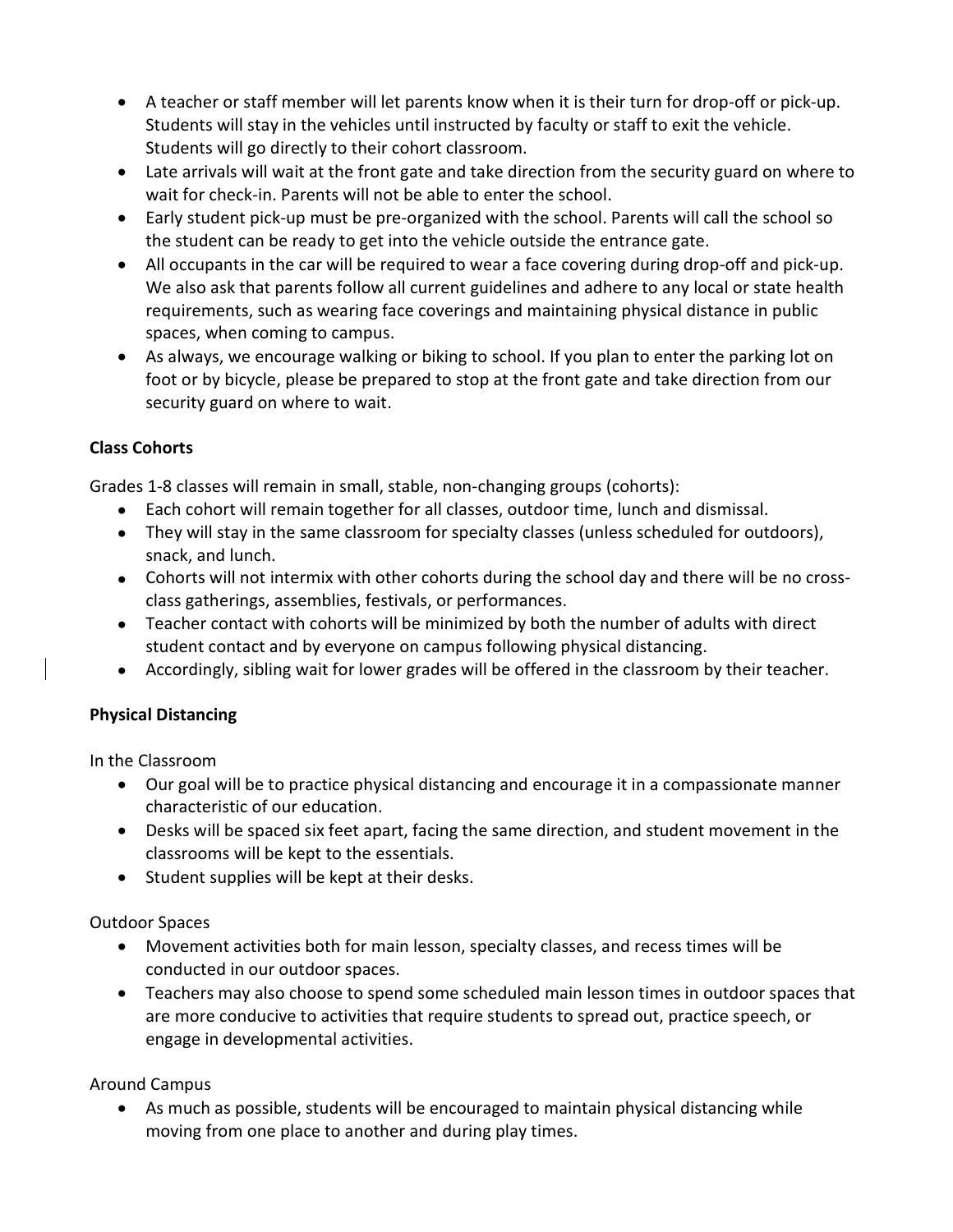- Our hallways and yards will have signage and markings as gentle reminders.
- Recess times will be scheduled for each cohort with designated routes to and from the classrooms to the recess and dismissal areas.
- We understand that children are social creatures who want to be in close proximity to others. We will gently and kindly guide them as needed.
- Likewise, please be assured that if your child needs physical comforting or care, a faculty member will as always provide it to them.

#### Hand Washing and Healthy Hygiene

WWS will follow strict hand hygiene procedures at all times while at school:

- Proper hand hygiene will be encouraged by education, modeling, and scheduling.
- Arrivals, breaks and dismissals are staggered to allow for scheduled handwashing.
- All classrooms are equipped with handwashing stations. In addition, hand sanitizer is available through teachers and at the school entrances and faculty and staff areas.
- Students and employees will wash their hands upon entering the facility and frequently throughout the day, with our newly installed minimal touch faucets.
- Teachers will model and support correct hygiene around coughs, sneezes and handwashing.
- Students will have their own set of supplies such as crayons, pencils, class readers, math and science materials.

Please Note:

- Frequent handwashing is more effective than the use of hand sanitizers.
- Ethyl alcohol-based hand sanitizers should be used around children.
- Children under the age 9 should only use hand sanitizer under adult supervision. Call Poison Control if consumed 1-800-222-1222.

Developing Good Habits:

- Hand washing for 20 seconds using water and soap before and after eating, after being outside, and after using the restroom
- Sneezing and/or coughing into elbows
- Using a tissue to wipe noses

#### Cloth Face Coverings

Students, teachers, staff, and any visitors coming on campus will wear face coverings, as required by state and local orders:

- Currently, LA county regulations require all students over age 2 to wear cloth face coverings at all times while on school property except while eating, drinking or carrying out other activities that make that preclude use of face coverings.
- Alternative protective strategies may be adopted to accommodate students who are on Individualized Education or 504 Plans and who cannot use or tolerate cloth face coverings.
- Students will be instructed and supervised in the wearing of a face coverings.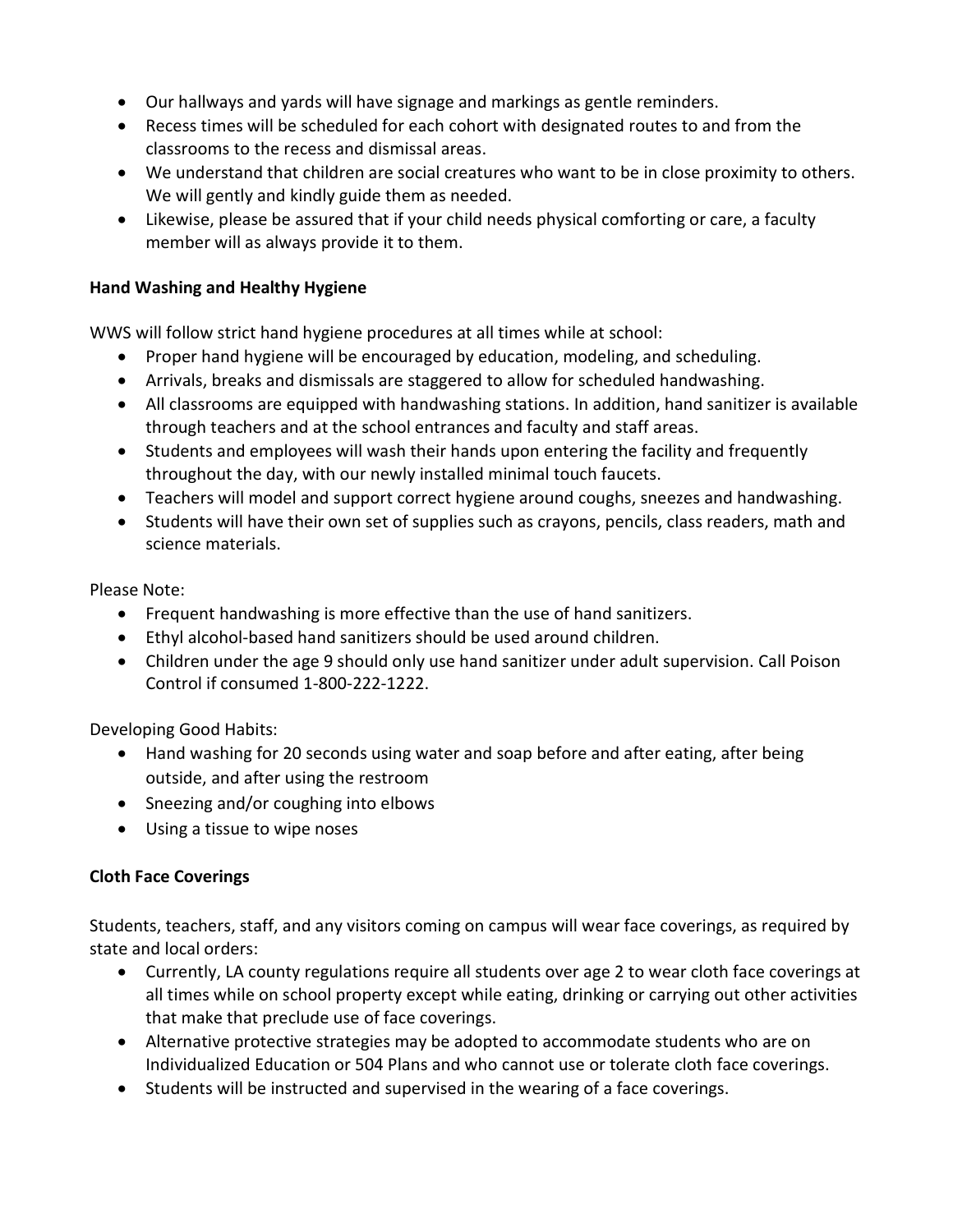- By far, the biggest challenge for young children is when face coverings do not fit well. Finding a good fit is essential, and may take some time, so now is a good time to start trying different products.
- Please ensure your child is wearing a clean face-covering daily.
- Please ensure your child's face-covering is labeled and that there is a differentiation between the inside and outside of the covering.
- Please place an extra face covering in your child's backpack to change if their face covering gets soiled.

Additional disposable face coverings will be provided as needed for students and adults.

## Snack and Lunch

- Students and faculty will bring their own meals and will eat their snack and lunch in their classrooms at their own desk to ensure the most hygienic approach.
- There will be no shared dishes or utensils in the classroom, so students should bring their own dishes, utensils, and reusable water bottles for use throughout the day.
- Filtered water refill stations are available in the classrooms.

#### Restroom Protocol

- Teachers will have scheduled bathroom times for their classes and will only allow two to three students inside the bathroom at a time.
- Physical floor markers are placed inside and outside the restrooms.
- Sinks in restrooms are equipped with automated push faucets.
- Faculty and staff have assigned bathrooms near their workspace.
- Additional porta potty bathrooms have been placed in the parking lot for all visitors and the grades playground for students.

#### Ventilation

- Classes will take place outdoors as much as practical.
- For inside classroom spaces and offices proper ventilation will be used.
- Windows, doors will remain open, allowing proper air flow and maximize ventilation.
- All classrooms will also be equipped with air purifiers.

#### Cleaning and Disinfecting

We will follow a robust, thorough cleaning regimen:

- Classrooms, restrooms, and high touch areas will be thoroughly cleaned and disinfected at the end of each day when students are not present, or more frequently as needed.
- Teachers and staff will have cleaning duties for frequently touched surfaces multiple times per day (door handles, light switches, sink handles, bathrooms, tables, etc.).
- All school materials will stay at school. Students will have their own supplies where practical.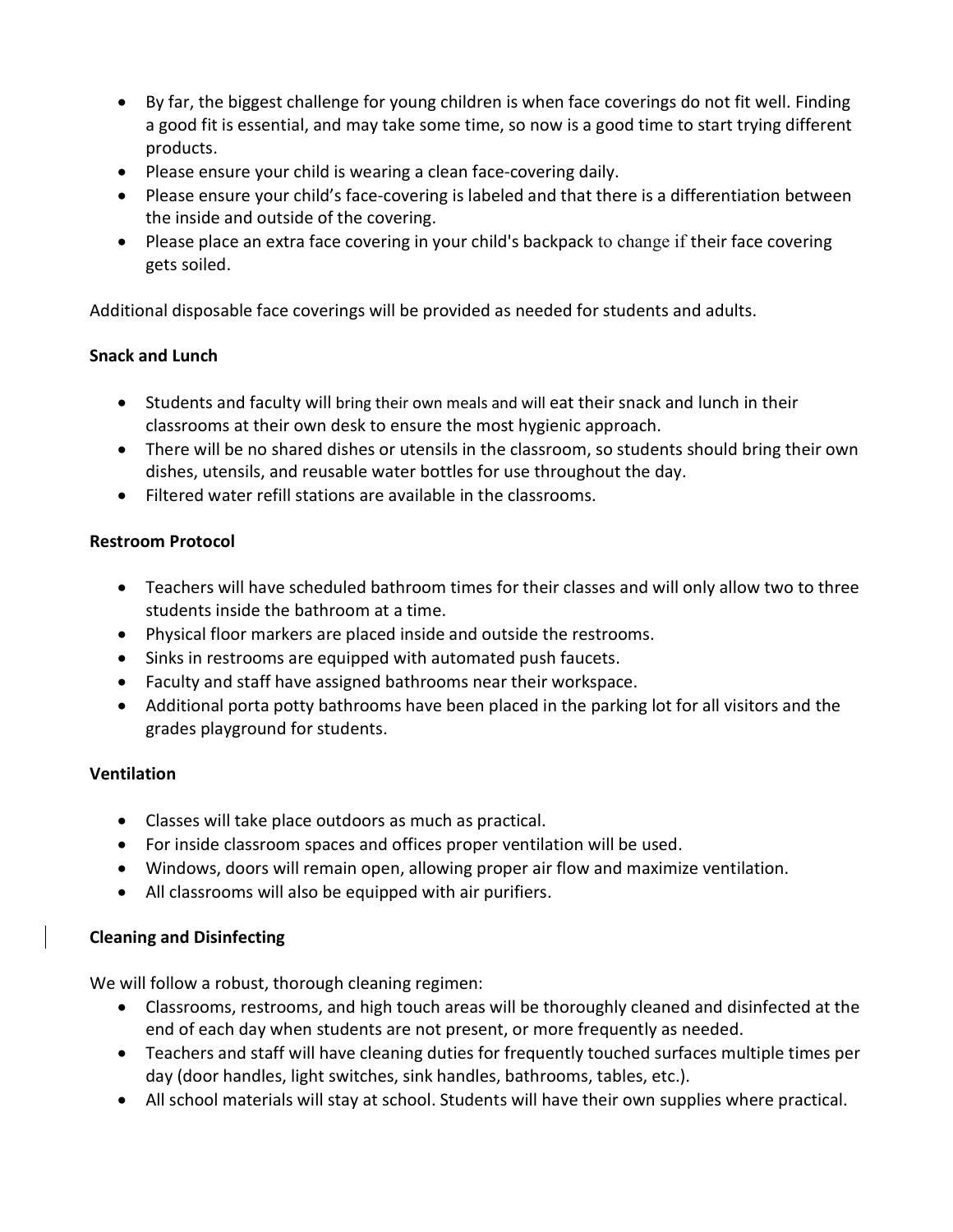- Supplies that must be shared will be disinfected between use. Personal toys may not be brought into school.
- All employees are trained in the safe use of disinfecting and cleaning practices including the use of PPE.
- We will be using EPA list "N" approved and non-toxic cleaners, whenever possible. Harsh chemicals and cleaning products will not be used near the students.
- All cleaning products are kept out of the children's reach and the storage has restricted access.

## Faculty and Staff COVID-19 Testing

- Faculty and Staff will have temperature checks and submit daily health screenings before entering school.
- WWS will cover the cost and arrange for periodic asymptomatic on campus COVID-19 testing for Faculty and Staff and make testing available onsite for students and community members according to the CDPH's recommended schedule.
- Adults (parents, visitors, employees) are directed to work with their Health Care provider, or the LA County resources to access testing.

# Training and Education

- All details of the health and safety plan will be reviewed with faculty, parents and students prior to the start of any on-campus learning.
- Faculty and staff have attended mandatory training session based on updated health and safety guidelines such as, instruction on how to properly put on and remove personal protective equipment, recognizing signs and symptoms of communicable disease, isolation of a sick child, and enhanced sanitation and disinfection protocols.
- Parents will receive the new protocols and procedures and will need to sign an Informed Consent prior to sending their child to school. Parents may request meetings with school leadership to further discuss and review any questions or concerns.

# Considerations for COVID-19 Exposure /Illness

- If your child has a fever they will need to remain at home once they are fever-free without medication for at least 24 hours.
- If your child is ill with COVID-like symptoms with fever (100.4 degrees or higher), dry cough, and/or shortness of breath, we strongly suggest you consult your physician as to whether a COVID-19 test is recommended.
- If a child presents symptoms of illness during the day (runny nose, coughing, sneezing, fever, fatigue) the class teacher/assistant will escort the child to the designated isolation/quarantine room.
	- WWS will provide surgical mask and additional PPE if needed to the student and employee to ensure adequate protection.
	- The guardian (and emergency contacts) will be called to request that they pick up their child.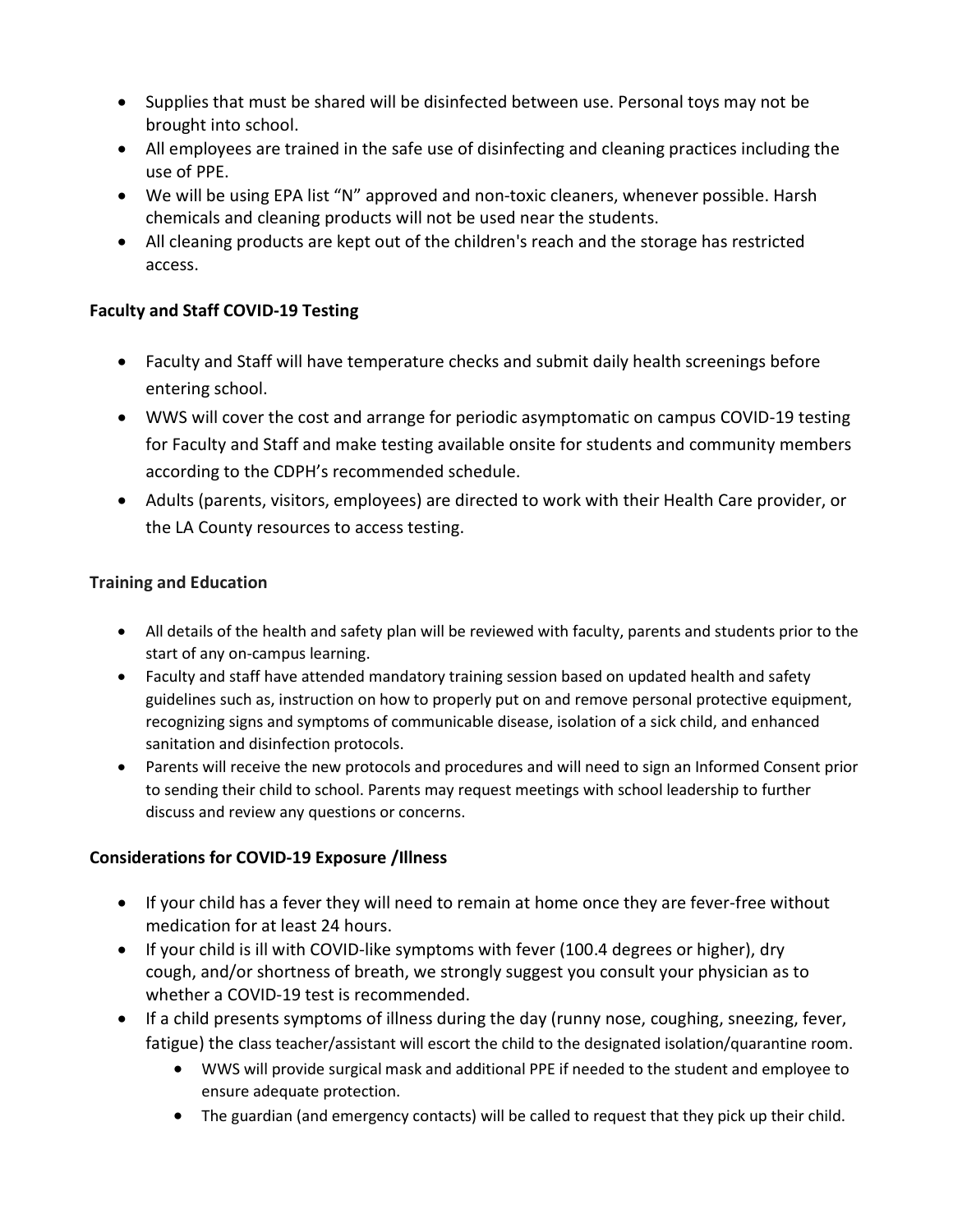The student should be picked up within 20-30 min but no later than within one hour of the call.

# COVID-19 Response Team / COVID-19 Compliance Task Force

- The COVID-19 Response Team is overseen by Leadership Council. The Response Team is comprised of Faculty and Administrative Staff.
- The Covid-19 response team will handle notifications in case of a COVID-19 case/exposure among faculty, staff, student or visitors.
- This response is triggered when notification is received that a WWS faculty, staff, student or visitor has tested positive for, or has symptoms consistent with COVID-19:
	- Leadership Council will be informed and will work with the Response Team members and the Los Angeles County Department of Health to implement next steps. The need for cleaning, partial closure, or complete closure of the school will be examined, per CDPH guidelines.
	- If an employee is still onsite, the employee will be directed to immediately leave campus, return home, and self-isolate.
	- If a student is onsite exhibiting symptoms of illness this should be reported to their teacher.
		- Teacher/assistant will escort the child to the designated isolation/quarantine room.
		- WWS will provide surgical mask and additional PPE if needed to the student and employee to ensure adequate protection.
		- Assigned employee will telephone guardian (and emergency contacts) to request that they pick up their child.
		- The student should be picked up within 20-30 min but no later than within one hour of the call.
	- Student Quarantine Notice will be sent to advise parent that child must stay at home and not to return until they have met LA County criteria, including  $3-2$  days with temperature below 100.04 F and 10 days since symptoms first appeared. Notice will include:
		- Fact sheets
		- Regulations governing self-isolation
		- Links to sites with further information, including how to access testing.
	- The student or staff member who tested positive will be instructed to remain home and follow the guidance of their healthcare provider regarding treatment and quarantine/isolation. The student or staff member will not be allowed to return to school until cleared by their healthcare provider and per the direction of CDPH and LADH guidance.
	- Students or staff members who have been in close contact with a person diagnosed with COVID-19 will also be instructed to stay home and consult with their healthcare provider regarding further evaluation testing and/or isolation.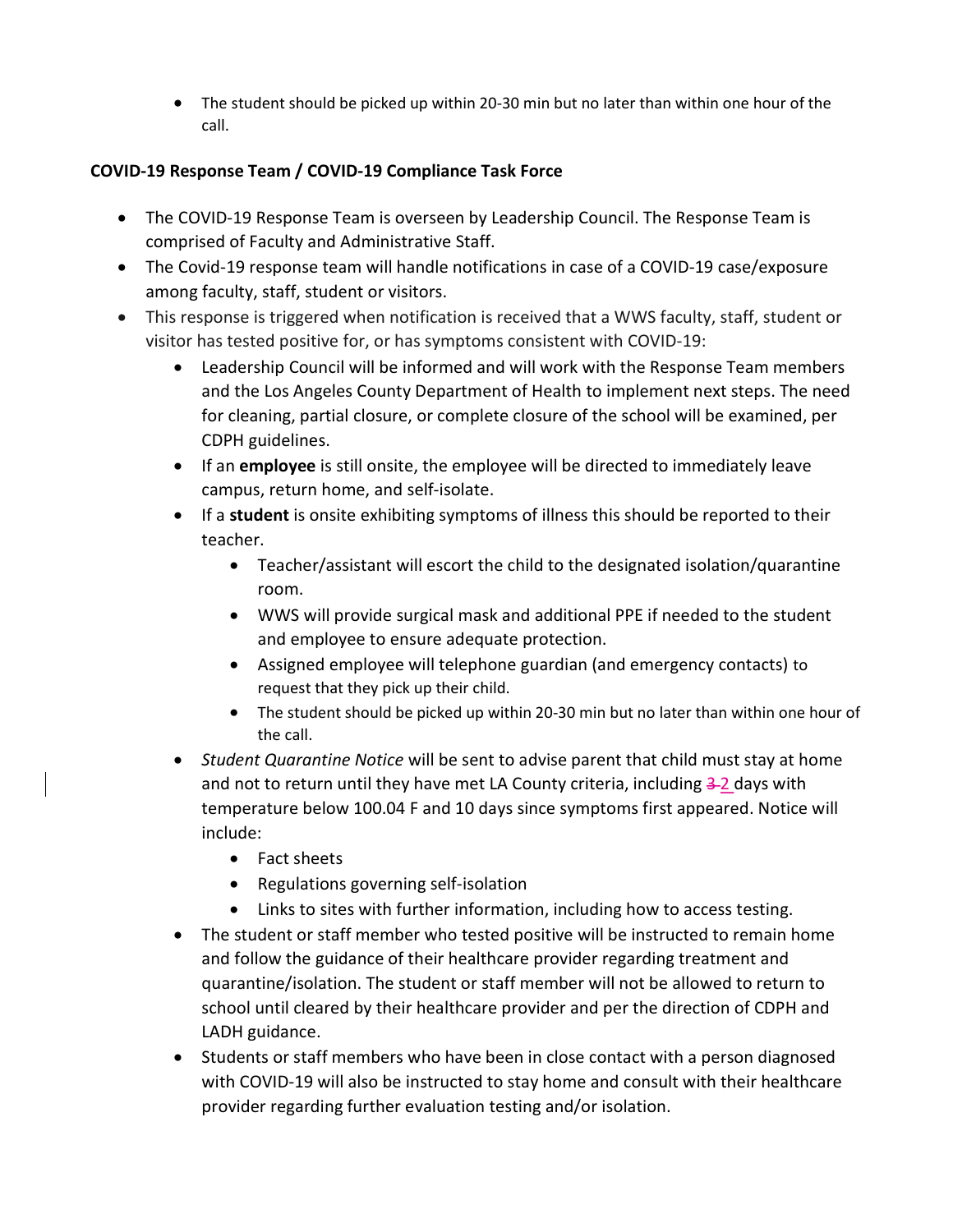Leadership Council will communicate with the school community, while maintaining HIPAA and FERPA compliance to protect the person's identity.

#### Exposure Management.

- Any identified individuals who were in direct contact (see definition below) with a confirmed case will be notified and required to quarantine. The school will follow the LA County Health Department Exposure Management Plan for K-12 Schools.
- A negative test during the quarantine period does not shorten the quarantine period; the quarantine period is always for 14 days from date of last exposure.
- WWS will track all cases.
- Leadership Council will implement the Full or Partial Closure of In-person School Plan, as directed by the DOH. The school will resume remote learning for any cohort of students who must quarantine due to Covid-19.
- WWS will follow the Decision Pathways for 1) Symptomatic Children, (2) Contacts of a Potentially Infected Child, (3) Children and Employees with Laboratory Confirmed COVID-19, and (4) Contacts of Persons with Laboratory Confirmed COVID-19 at Educational Institutions Los Angeles County Department of Public Health:

http://publichealth.lacounty.gov/media/Coronavirus/docs/education/ScreeningEducationSett ings.pdf

#### Further details are highlighted below from the CDPH framework for reopening document:

|                | <b>Student or Staff with:</b>                                                                                                                                                    | Action                                                                                                                                                                                                                                                                                                                                                                                                                                                                                                                                                                   |   | Communication                                                                    |
|----------------|----------------------------------------------------------------------------------------------------------------------------------------------------------------------------------|--------------------------------------------------------------------------------------------------------------------------------------------------------------------------------------------------------------------------------------------------------------------------------------------------------------------------------------------------------------------------------------------------------------------------------------------------------------------------------------------------------------------------------------------------------------------------|---|----------------------------------------------------------------------------------|
| 1.             | COVID-19 Symptoms<br>(e.g., fever, cough,<br>loss of taste or smell.<br>difficulty breathing)<br><b>Symptom Screening:</b><br>Per CA School Sector<br><b>Specific Guidelines</b> | Send home<br>$\bullet$<br>Recommend testing (If positive, see #3, if<br>٠<br>negative, see #4)<br>School/classroom remain open                                                                                                                                                                                                                                                                                                                                                                                                                                           |   | No Action<br>needed                                                              |
| $\overline{2}$ | Close contact (+) with<br>a confirmed COVID-<br>19 case                                                                                                                          | Send home<br>$\bullet$<br>Quarantine for 14 days from last exposure<br>Recommend testing (but will not shorten 14-<br>day auarantine)<br>School/classroom remain open                                                                                                                                                                                                                                                                                                                                                                                                    | ٠ | Consider school<br>community<br>notification of a<br>known contact               |
| 3.             | Confirmed COVID-19<br>case infection                                                                                                                                             | Notify the local public health department<br>٠<br>Isolate case and exclude from school for 10<br>days from symptom onset or test date<br>Identify contacts (†), quarantine & exclude<br>exposed contacts (likely entire cohort (++)) for<br>14 days after the last date the case was<br>present at school while infectious<br>Recommend testing of contacts, prioritize<br>symptomatic contacts (but will not shorten 14-<br>day quarantine)<br>Disinfection and cleaning of classroom and<br>primary spaces where case spent significant<br>time<br>School remains open |   | School<br>community<br>notification of a<br>known case                           |
| 4.             | Tests negative after<br>symptoms                                                                                                                                                 | May return to school 3 days after symptoms<br>٠<br>resolve<br>School/classroom remain open                                                                                                                                                                                                                                                                                                                                                                                                                                                                               | ٠ | Consider school<br>community<br>notification if prior<br>awareness of<br>testing |

What measures should be taken when a student, teacher or staff member has symptoms, is a contact of someone infected, or is diagnosed with COVID-19?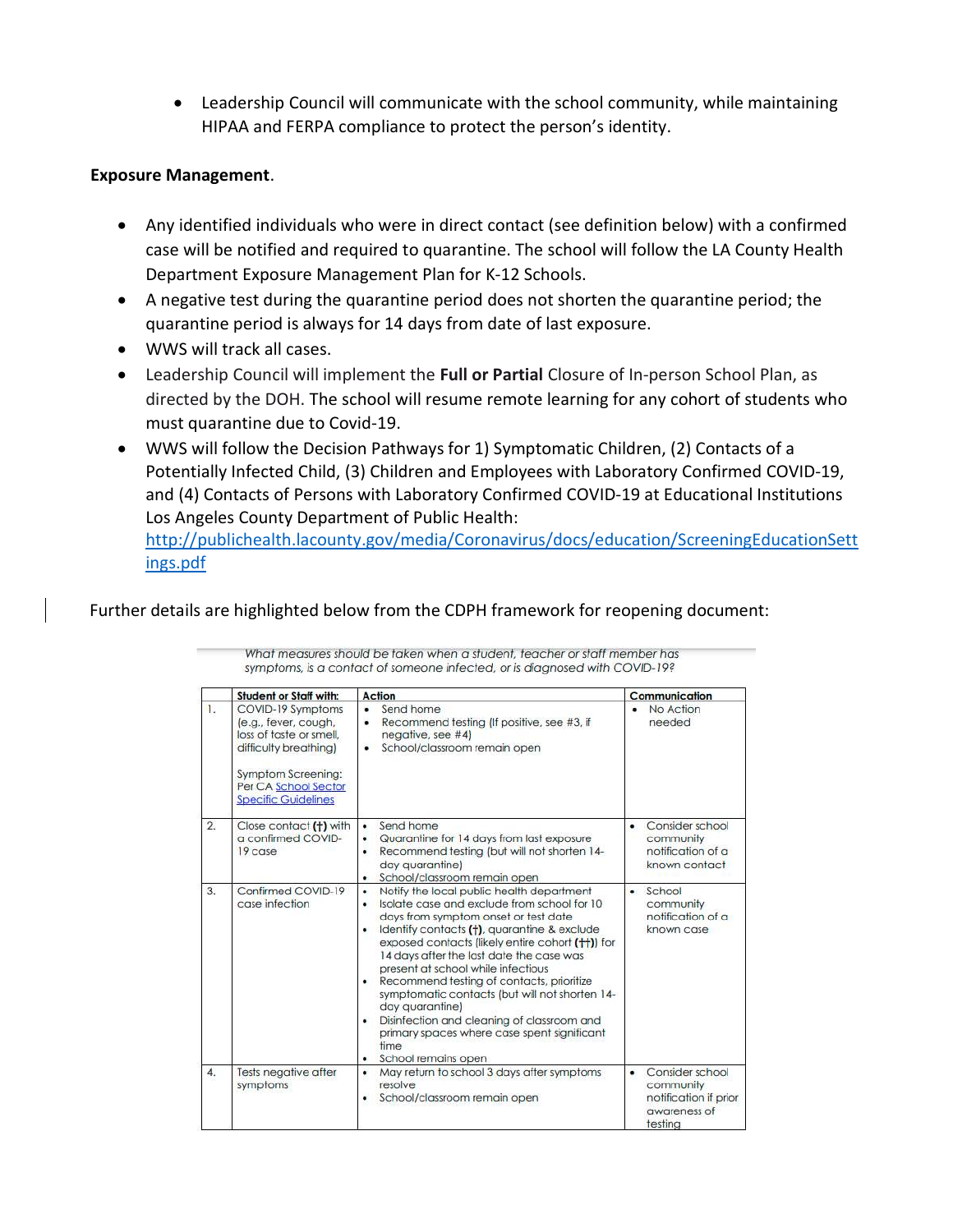(†) A contact is defined as a person who was within 6 feet of an infected person for at least 15 minutes. In some school situations, it may be difficult to determine whether individuals have met this criterion and an entire cohort, classroom, or other group may need to be considered exposed, particularly if people have spent time together indoors. (††) A cohort is a stable group with fixed membership that stays together for all courses and activities (e.g., lunch, recess, etc.) and avoids contact with other persons or cohorts.

#### Three Learning Models for the 2020/21 School Year

- In-Person Learning where students are present at school with social distancing and safety protocols in place.
- Year-Round Remote Learning presents an alternative for parents who do not feel comfortable sending their children back to school. That learning model will incorporate a combination of live-streamed and recorded lessons. Main Lessons are zoomed synchronously while other lessons will be available through asynchronous postings via our learning platform Google Classroom.
- **Teacher-Directed Distance Learning** is remote learning with all lessons delivered via a combination of Zoom and recorded lessons for most subjects, supported by project-based learning activities. It points to the educational experience WWS will provide their students in the event of a mandated closure.

#### Tips for Parents

Even our most diligent disinfection work at school cannot minimize the spread of disease without equal attention to physical distancing and disinfecting protocols at home. In order to maintain the same expectations for health and safety at home, we ask that you:

- Ensure your child thoroughly washes their hands with soap and water for twenty seconds before and after eating, after playing outside, after sneezing or coughing, and after using the restroom.
- Encourage your child to sneeze or cough into their elbow or a tissue.
- Use a tissue to wipe their nose.
- Practice wearing face coverings at home so your child develops a comfort level both with wearing face coverings and with seeing others in face coverings. Remember, in young children, fit is the most important factor in encouraging consistent use.

#### Resource Links:

CADH School Reopening Document:

https://www.cdph.ca.gov/Programs/CID/DCDC/CDPH%20Document%20Library/COVID-19/Schools%20Reopening%20Recommendations.pdf